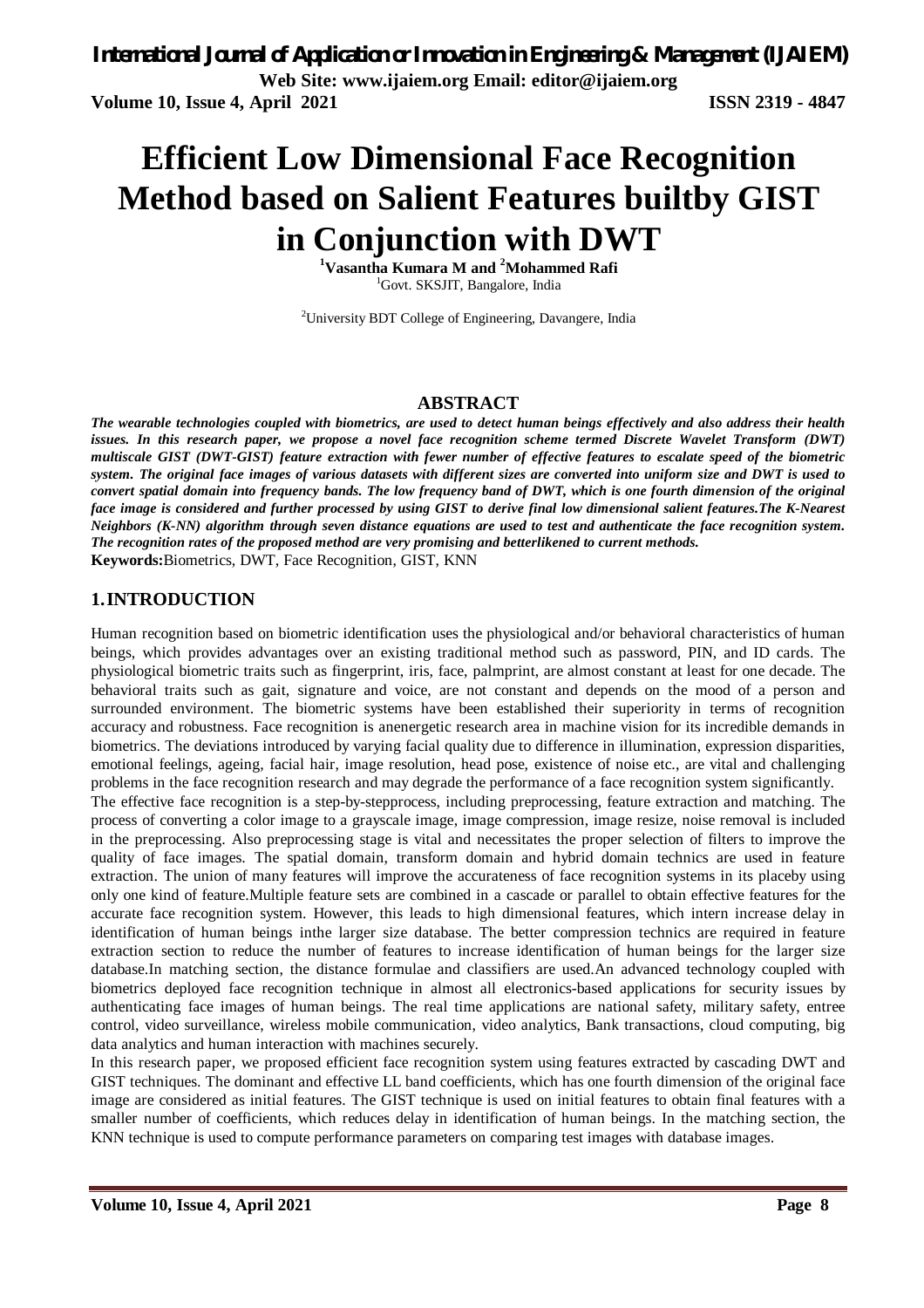**Volume 10, Issue 4, April 2021 ISSN 2319 - 4847**

This paper is arranged as follows; section 2 briefly presents the literature survey on existing face recognition techniques. The proposed method and algorithm are discussed in sections 3 and 4. In section 5, the investigation results are discussed. Finally, section 6 presents the conclusion and future expansion.

#### **2.LITERATURE SURVEY**

The existing recent related research papers most connected to our work proposed by many authors are considered and their research work are briefly described. Several researchers have presented face recognition techniques by concentrating on feature extraction methods.

Nhat and Hoang [1] proposed canonical correlation analysis-based face recognition using concatenating different feature sources for coding a facial image. The techniques LBP, HOG, and GIST are examined for extracting facial features based on block division. Nguyen-Quoc and Hoang [2] employed fusion of HOG and GIST descriptors forfeature extractionfrom facial images.The canonical correlation analysis is used to combine two sets of features into a single feature set. The Fisher ranking is used to eliminate unrelated and noisy features. Siqi Yang et al., [3] proposed a cascaded face alignment based on global image descriptor GIST supervised initialization scheme. An additional training steps are notrequired, hence making the method low computational and easy to extract features. Kumar et al., [4] aimedSavitzky-GolayFilter (SGF), Discrete Wavelet Transform (DWT) and median filters to remove noise from facial images. The datasets used from extended Cohn-Kanade (CK+) database, ruined by several noises with fluctuating noise altitudes. Alobaidi and Mikhael [5] presented a sparse representation technique for face recognitionthrough  $\ell$  2 rule (SRFI). The featuresoftwo non-orthogonal domains viz., Discrete Cosine Transform (DCT), and DWT, were usedindependently or combined to obtain face recognition systems. A combined SRFI system isweight-based selected coefficients from the two domains, such as 2D DCT and 2D DWT. The highest recognition accuracy is obtained incombined SRFI compared to SRFI while amazinglydecreasing the storingdesires, and the computational trouble. Lahaw et al., [6] proposed the 2D-DWT for the image compression concept in the preprocessingsection. The ICA, PCA, and LDA techniques are used for feature extraction from LL sub-band.The SVM algorithms is used in matching section.

Saikia and Kandali [7] presented a frontal and non-frontal faces recognition in different illumination conditions and facial expressions. The symmetric Elliptical Local Binary Pattern (ELBP) and DWT areused for features extraction. The algorithm is validated using K-NN classifier.Kiani and Rezaeirad [8] usedDWT technique for face recognition algorithm, which compresses the face image.In matching section, the ergodic Hidden Markov Model (HMM) classifier is used for comparison of features.Zohra and Gavrilova [9] proposed an adaptive DWT based face recognition method.The Contrast Limited Adaptive Histogram Equalization (CLAHE) and Discrete Cosine Transform (DCT) are used to normalize regional illumination distortion.The low and high frequency facial features are extracted with the help of DWT at different scales. A fusion of the low and high frequency sub bandsis fusedwith weighted concept to increase the identification accurateness under fluctuatingilluminationcircumstances. The fuzzy membership function is used to select the fusion parameters.Fahima Tabassum etal., [10] proposed face recognition algorithm with the mixture of DWT and machine learning. The features are extracted based on the coherence of DWT shared with four algorithms viz., error vectors ofPCA, eigenvectors of PCA, eigenvectors ofLinear Discriminant Analysis and Convolutional Neural Network.The obtained fourresults are combined using entropy of detection probability and Fuzzy system.Vishwakarma et al., [11] proposed face recognition system by extracting the normalized face images features byusing DWT and DCT techniques. The DWT and DCT Combination is used to avoid redundancy and extracting the global features of the face images.

#### **3.PROPOSED METHOD**

The face identification system authenticates the given probe face image by comparing the features of probe image with features of millions of facial images in the stored face database. The efficiency of the system depends upon effective features and the speed of the system depends on a number of features. The number of features may increase the recognition rate;however, the speed of the system reduces, hence the system has to be developed keeping number of features in control. The main objective of this research is to introduce an approach of lower dimensional features for the efficient face recognition system to enhance recognition speed of computation using DWT and GIST techniques.

#### **3.1 Face image Datasets**

The benchmarkedface databases such as YALE, ORL and JAFFE are used to experiment and authenticate the projected model.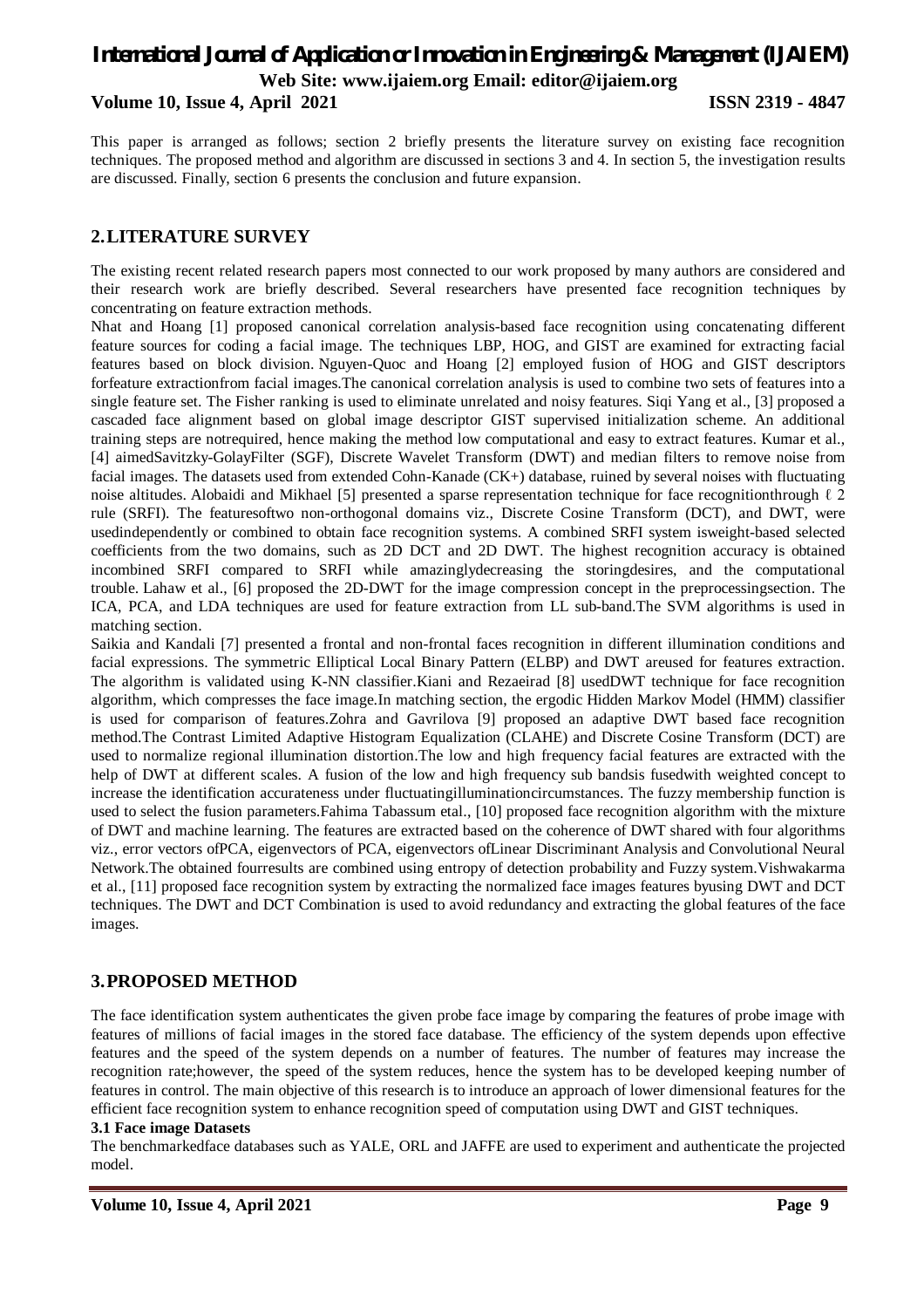### *International Journal of Application or Innovation in Engineering & Management (IJAIEM)* **Web Site: www.ijaiem.org Email: editor@ijaiem.org Volume 10, Issue 4, April 2021 ISSN 2319 - 4847**

#### **3.1.1 YALE Dataset:**

This dataset has face images of fifteen peoples with eleven face image samples per individual. Face image samples of everyindividualwere captured withdifferent expressions overspectacles, without spectacles, center-light, left-light, rightlight, having moments of happy, sad, normal, sleepy, surprised, wink. The face images of a single person are given in Figure1 andthe dimensions of each face image are320x243 with the GIF format.



Figure1 Face Image samples of Yale database [12]

#### **3.1.2 Olivetti Research Laboratory (ORL) Dataset:**

The face image database was created between 1992 and 1994. The dataset has 40 persons and ten face image samples per individualwith the facial image format of PGM and each image dimension of  $92x112$ . Ten image samples of every individual are given in Figure 2.The unrelatedfacial expressions such as open/shut eyes, laughing/not laughing, with/without glasses, changing lightening conditions of single people are captured. A shady background with upright frontal and slight tilt of the head positions are considered while capturing every image.



Figure2. ORL face image samples of single people [13]

#### **3.1.3 Japanese Female Face Expression (JAFFE):**

This dataset has ten people withtwenty distinctive pictures per individual.Seven enthusiastic facial emotions of every individual with an upright, frontal positions are captured as shown in Figure 3. The measure of each picture is of grayscale with 256 x 256 and tiff image format.



Figure3. Face Image samples of JAFFE dataset [14]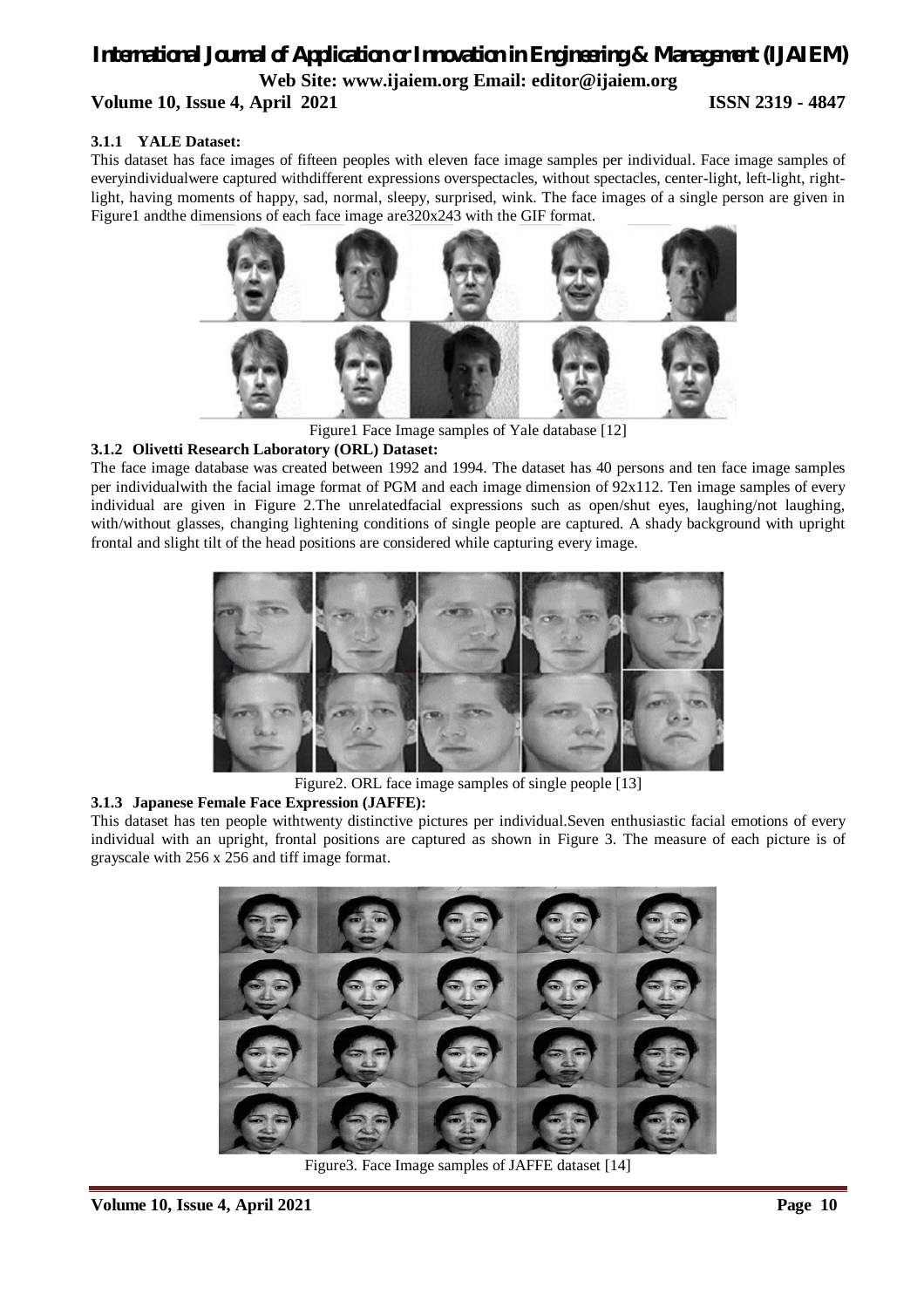**Volume 10, Issue 4, April 2021 ISSN 2319 - 4847**

#### **3.2 Preprocessing**

The face images of several datasets with dissimilar sizes are rehabilitated into even dimensions of 90x110 and also color images are changed into grayscale images.

#### **3.3 Discrete Wavelet Transform (DWT)**

This is a transform domain technique used to reduce noise and compress face image dimensions based on frequency bands. An image parallelly passed throughlow and high pass filters recursively to derive bands with frequencies of low and high values.The original face image is converted into four image bands and are belongs to the approximation and the detailed bandimages. Only one sub-band image corresponding to approximation band is formed after passing through two low pass filters and is named as Low-Low (LL) band, which has substantial information about the original face image. The detailed bands of an original image have 3 bands consists of insignificant edge information of the original image and are named as Low-High (LH), High-Low (HL), High-High (HH). The LH band is formed after passing the original image through low and high pass filters, which has the vertical edge information. The HL band is formed after passing the original image through high and low pass filters, which has the horizontal edge information. The HH band is formed after passing the original image through two high pass filters, which has the diagonal edge information.

The transformationpermits an investigation in both spatial and frequency domains, giving an evidence on the development of the frequency content of animage over spatial domain. More likely, thenoise presentin high-frequency bands of DWT [15] and the noise is eliminated by discarding high frequency bands [16].The two-dimensional DWT is used on preprocessed face images of size 90x110 for de-noising and decrease the dimensionality of face images to decline computation time in extraction of features. The DWT algorithm separated the image into four bands of sizes 45x55, which is one fourth the size of the original face image as given in the Figure 4.



Figure 4. DWT Decomposition of face image

#### **3.4 GIST descriptor**

The storage of high dimensional face image featuresof billions of face images is impractical with an uncompressed manner. The technique of GIST [17, 18, 19] recently received growing attention in the framework of a face recognition system with a few numbers of features in the compressed manner. Theperceptual research has confirmed that human beings can grasp the *gist*of any image by looking at it for a littletime [20], which leads to GIST technique. Siagian and Itti's [21] proposed Context-based approaches for a whole image and extract a low-dimensional feature that compactly summarizes the statistics of an image. The GIST feature extraction method is visual salience feature map construction and are created based on visual features such as intensities, colors, and orientations [22]. Oliva and Torralba [23]proposed envelope of spatial domain as a low dimensional representation of scene images. The dominant spatial structures of face images which are meaningful to human observers considered are five perceptual dimensions such as naturalness, openness, roughness, expansion, ruggedness. The GIST features in our method are computed by convolving the LL band of DWT with 8 orientations at 4 different scales of 32 Gabor filters to produce 32 transfer functions. The image is divided into a 4x4 grid and calculate the average energy of each division resulting in  $32x16 =$ 512 features. The GIST concept improves the recognition rate of face recognition systems with significantly reducing the number of features.

#### **3.5***K-Nearest Neighbors (K-NN) algorithm*

This issupervised machine learning (ML) algorithm which is used to decide both classification and regression problems [24, 25]. It is trained with the final GIST features of face image datasets. The value of *K* is an integer of nearest data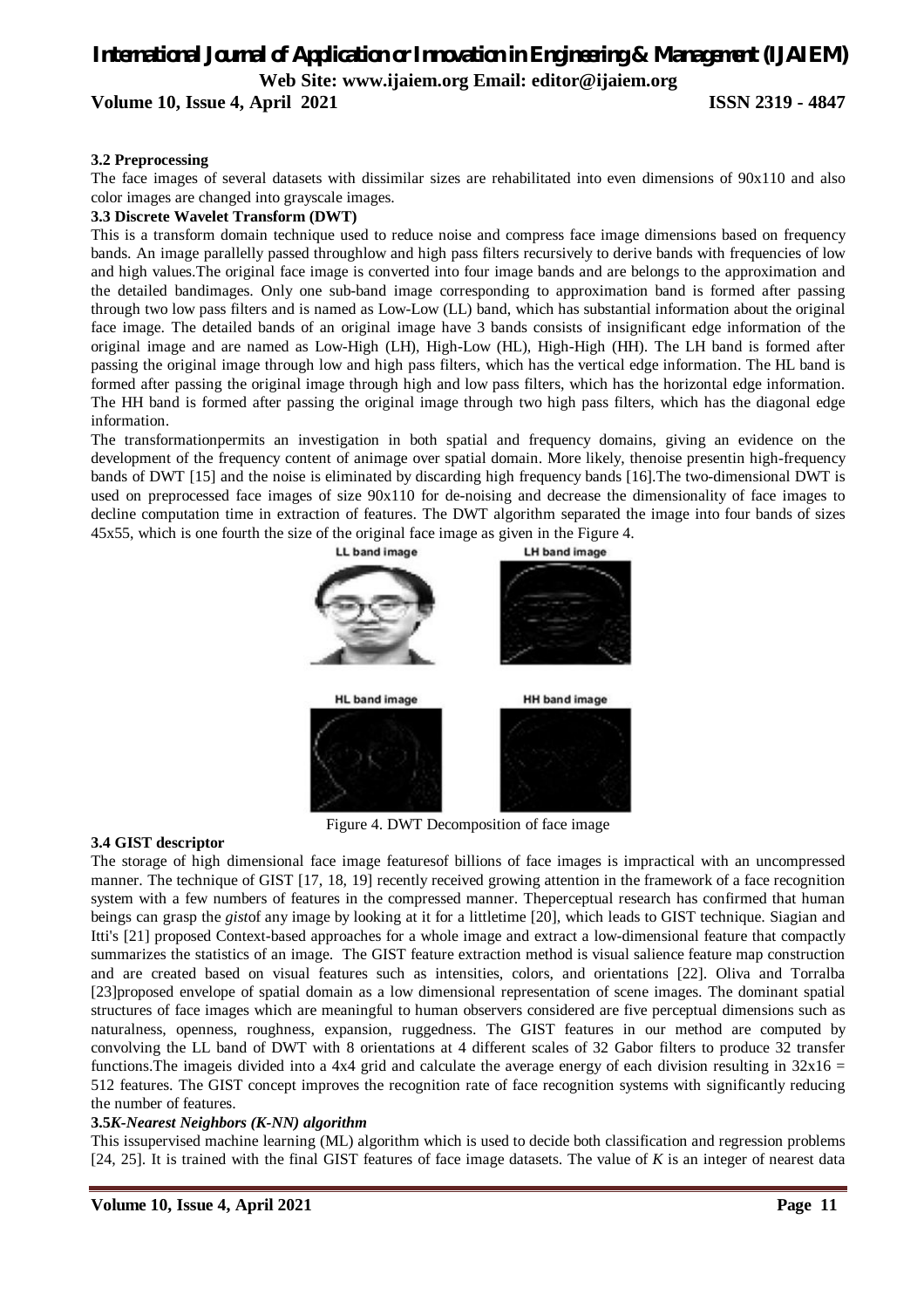**Volume 10, Issue 4, April 2021 ISSN 2319 - 4847**

points of face dataset features stored from the query face image features. In our algorithm,the value of *K* is initialized as oneand compute the distance between query face images and each stored dataset face image using the distance methods like Euclidean, Manhattan, Correlation, Minkowski (order = 0.5), Sum of squared distance (SSD), Cosine, and Spearman as given in equations 2-8.

- 1. Euclidean (a,b) = ----------------------------------------- (2)
- 2. Manhattan (a,b) = ------------------------------------------- (3)
- 3. Minkowski (a,b) = -------------------------------------------- (4)

where *p* is order

4. Correlation (a, b) = -------------------------------------------------------(5)

where Cov is Covariance matrix and  $\boldsymbol{\sigma}$  is standard deviation 5. Sum of squared difference (SSD) (a,b) = -------------------------(6)

- 6. Cosine distance (a,b) = -------------------------------------(7)
- 7. Speareman distance (a,b) = ----------------------- (8)

#### **4.PROJECTED ALGORITHM**

*Problem definition:* The biometric system is developed to identify effectively human beings based on face images with the lower dimensional GIST technique on DWT features is given in table 1 to decreasethe complication of an algorithm and computation time.

*Objectives:* The biometric face recognition system is developed using salient features with the objectives of decreasing number of the final features and increasing recognition rate using the DWT, GIST and KNN classifier for different amalgamations of training and testing face image ratios using various distance methods.

Table 1. Projected Algorithm

**Input:** Face image datasets

**Output:**Recognition rate of face identification biometric system

- 1. Various benchmarked face image datasets are considered to validate the algorithm.
- 2. The pre-processing method is used to convert RGB face images to grayscale images and dissimilarface image dimensions are converted into a uniform dimension of 90x110.
- 3. The DWT is appliedto pre-processed face images to de-noise and compress to one fourth size of an original face image by considering the LL band of size 45x55.
- 4. The GIST features are calculated by convolving the LL band image with 8 orientations at 4 diverse scales of 32 Gabor filters to produce 32 transfer functions.
- 5. The image is divided into a 4x4 grid and calculate the average energy of each division resulting in  $32x16 =$ 512 features.
- 6. The stored face image dataset features compare with query image featuresusing a KNN algorithm to identify human beings.

#### **5.Experimental Result Analysis**

The percentage Recognition Rate (RR) is the performance measure metric and is defined as the ratio of total number peoples matched appropriately to the total number of people in the training dataset, which is used to validate the proposed method for benchmarked face datasets viz., YALE, ORL and JAFFE. The %RR is calculated with the help of KNN classification technique using seven distance equations viz., Euclidean, Manhattan, Correlation, Minkowski  $(order = 0.5)$ , Sum of Squared Distance (SSD), Cosine, and Spearman.

#### **5.1 Result Analysis using YALE face dataset**

The quantifiable % RR values are calculated by growing training ratio values from 50% to 90% and decaying testing ratio values from 50% to 10% using YALE face dataset. The %RR values for training and testing ratios of 50:50, 70:30 and 90:10 using a KNN with K=1 process through seven different distance equations is shown in Table 2. The % RR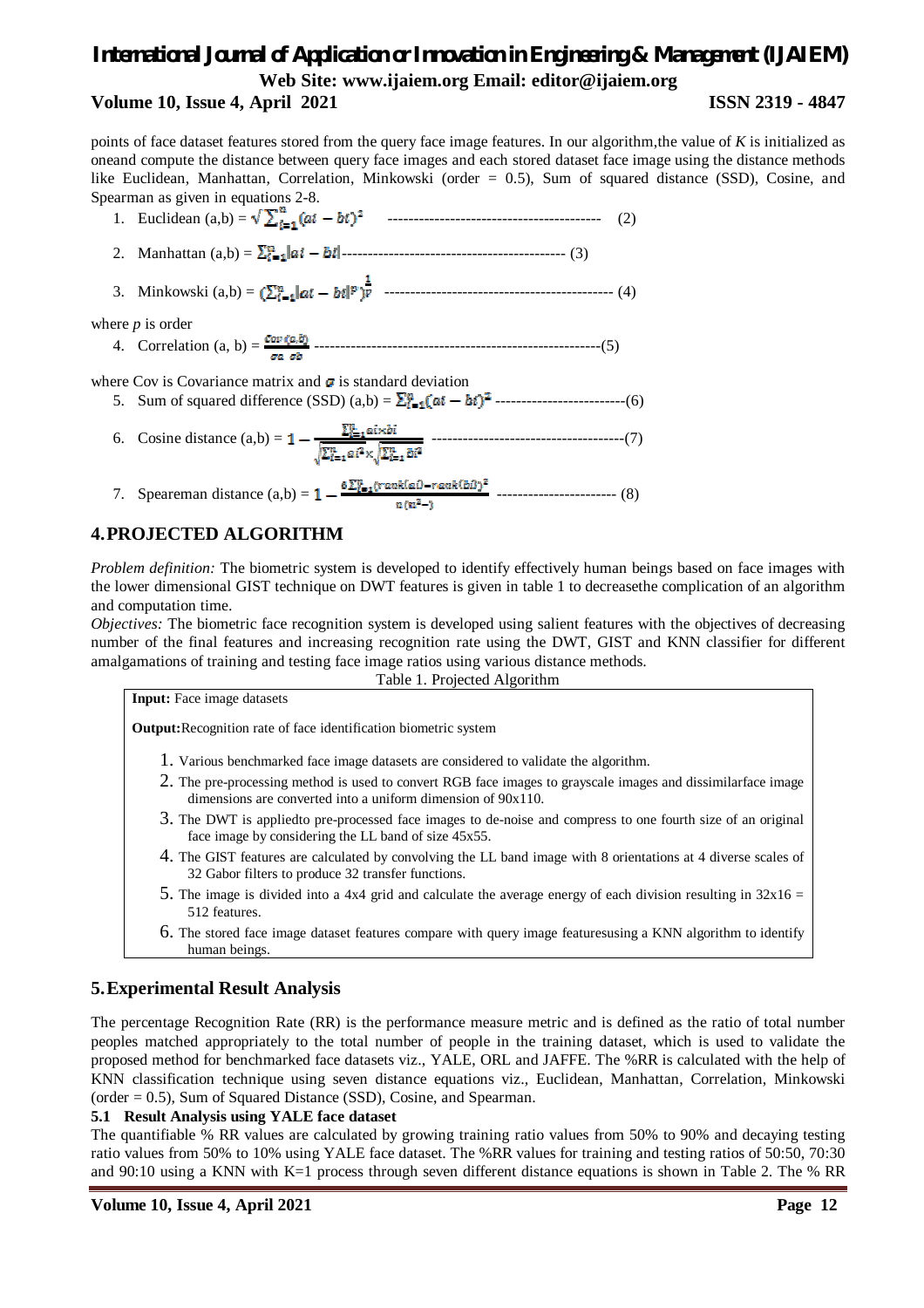#### **Volume 10, Issue 4, April 2021 ISSN 2319 - 4847**

values rise as the percentage ratio of training valuesarises. The % RR is recorded as100 for training and testing ratio of 90% and 10% with all seven dissimilar distance equations. The low value of %RR is recorded withlow training and testing ratio of 50%and 50%. The computation of % RR using Minkowski distance equation yields a maximum average %RR value compared to other six distance equations. The low value of average%RR is recorded with Euclidean and SSD distance equations.

| <b>Distance methods</b>       | % Recognition Rate           |                              |                              |  |
|-------------------------------|------------------------------|------------------------------|------------------------------|--|
|                               | Training=50%,<br>Testing=50% | Training=70%,<br>Testing=30% | Training=90%,<br>Testing=10% |  |
| Euclidean                     | 89.33                        | 95.55                        | 100                          |  |
| Manhattan                     | 90.66                        | 95.55                        | 100                          |  |
| Correlation                   | 89.33                        | 97.77                        | 100                          |  |
| Minkowski (order = $0.5$ )    | 90.66                        | 95.55                        | 100                          |  |
| Sum of squared distance (SSD) | 89.33                        | 95.55                        | 100                          |  |
| Cosine                        | 89.33                        | 97.77                        | 100                          |  |
| Spearman                      | 88                           | 97.77                        | 100                          |  |

Table 2: Comparison of %RR values using diverse mixtures of training and testing ratios using YALE Face dataset

#### **5.2 Result Analysis using ORL face dataset**

The quantifiable % RR values are calculated by growing training ratio values from 50% to 90% and decaying testing ratio values from 50% to 10% using ORL face dataset. The %RR values for training and testing ratios of 50:50, 70:30 and 90:10 using a KNN with K=1 process through seven different distance equations are shown in Table 3. The % RR values rise as the percentage ratio of training values arises. The % RR is recorded as100 for training and testing ratio of 90% and 10% with all seven dissimilar distance equations. The low value of %RR is recorded for low training and testing ratio of 50%and 50%. The computation of % RR using Spearman distance equation yields a maximum average RR value compared to other six distance equations. The low value of average %RR is recorded usinga correlation distance equation.

Table 3: Comparison of %RR values using diverse mixtures of training and testing ratios using ORL Face dataset

| <b>Distance methods</b>       | % Recognition Rate           |                                  |                                  |
|-------------------------------|------------------------------|----------------------------------|----------------------------------|
|                               | Training=50%,<br>testing=50% | Training=70%,<br>testing= $30\%$ | Training=90%,<br>testing= $10\%$ |
| Euclidean                     | 97.5                         | 100                              | 100                              |
| Manhattan                     | 97.5                         | 100                              | 100                              |
| Correlation                   | 98.5                         | 98.33                            | 100                              |
| Minkowski (order = $0.5$ )    | 97.5                         | 100                              | 100                              |
| Sum of squared distance (SSD) | 97.5                         | 100                              | 100                              |
| Cosine                        | 98                           | 99.16                            | 100                              |
| Spearman                      | 99.5                         | 99.16                            | 100                              |

#### **5.3 Result Analysis using JAFFE face dataset**

The quantifiable % RR values are calculated by growing training ratios from 50% to 90% and decaying testing ratios from 50% to 10% using JAFFE face dataset. The %RR values for training and testing ratios of 50:50, 70:30 and 90:10 using a KNN with K=1 process through seven different distance equations are shown in Table 4. The % RR values rise as the percentage ratio of training values rises up to 100%. The % RR is recorded as100 for all combinations of training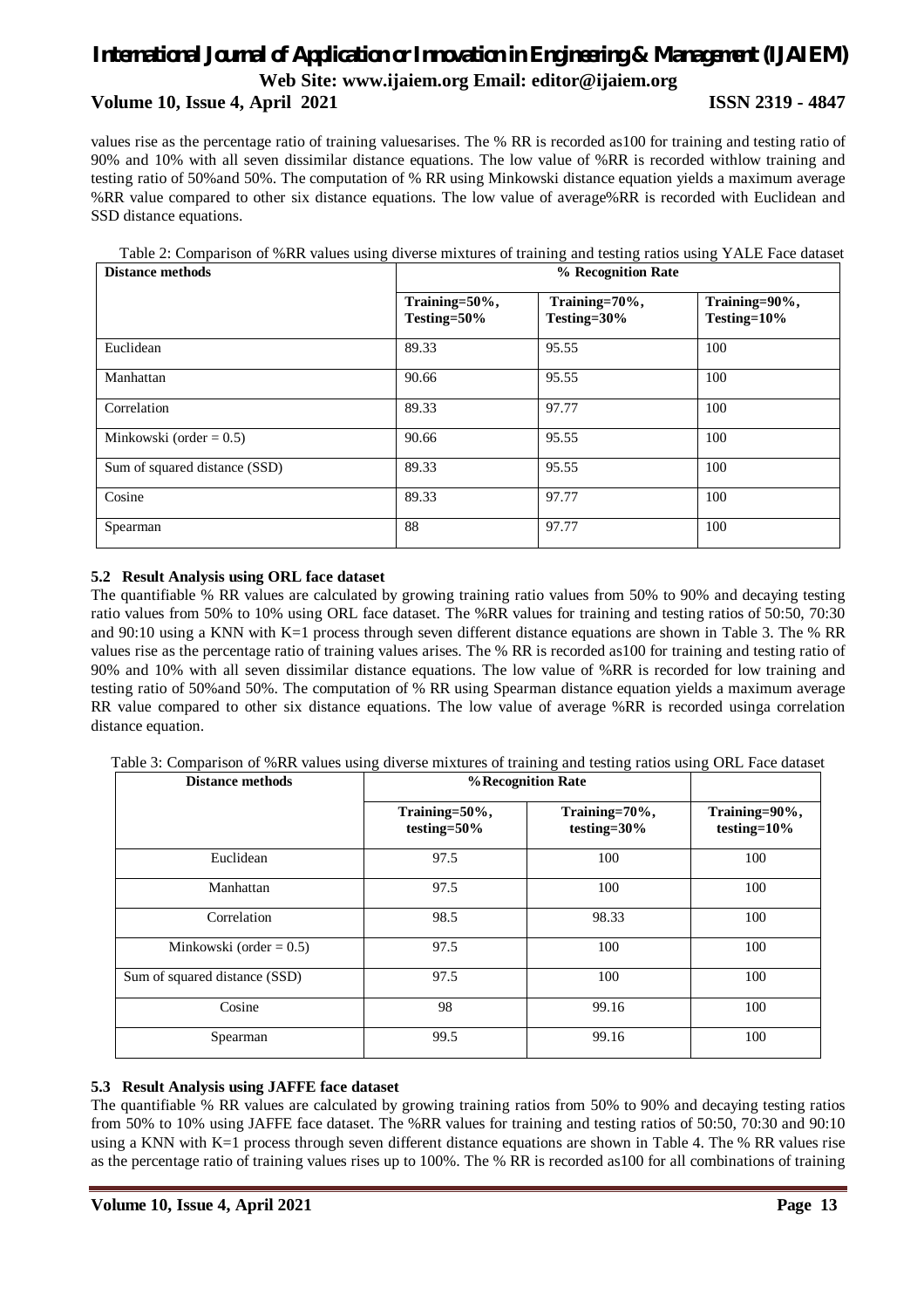### *International Journal of Application or Innovation in Engineering & Management (IJAIEM)* **Web Site: www.ijaiem.org Email: editor@ijaiem.org Volume 10, Issue 4, April 2021 ISSN 2319 - 4847**

and testing ratios with all seven dissimilar distance equations. The variations in face images are very less, hence the results are very good with a 100% recognition rate.

|  |  |  |  |  |  |  | Table 4: Comparison of %RR values using diverse mixtures of training and testing ratios using JAFFE Face dataset |  |
|--|--|--|--|--|--|--|------------------------------------------------------------------------------------------------------------------|--|
|--|--|--|--|--|--|--|------------------------------------------------------------------------------------------------------------------|--|

| <b>Distance methods</b>       |                              | % Recognition Rate           |                              |  |
|-------------------------------|------------------------------|------------------------------|------------------------------|--|
|                               | Training=50%,<br>testing=50% | Training=70%,<br>testing=30% | Training=90%,<br>testing=10% |  |
| Euclidean                     | 100                          | 100                          | 100                          |  |
| Manhattan                     | 100                          | 100                          | 100                          |  |
| Correlation                   | 100                          | 100                          | 100                          |  |
| Minkowski (order $= 0.5$ )    | 100                          | 100                          | 100                          |  |
| Sum of squared distance (SSD) | 100                          | 100                          | 100                          |  |
| Cosine                        | 100                          | 100                          | 100                          |  |
| Spearman                      | 100                          | 100                          | 100                          |  |

#### **5.4 Proposed method results are comparedwith existing method results on the ORL face dataset**

The measurable percentage RR values of the proposed systemare compared tocurrentmethods presented by several authors viz., Catalin-Mircea Dumitrescu and Acad. loan Dumitrache [26], Rana JelokhaniNiaraki and AsadollahShahbahrami [27], Minghua Wan et al., [28], Sagar et al., [29], Swarup Kumar Dandpat and SukadevMeher [ 30], Pallavi D. Wadakar and MeghaWankhade [31], and Murugan et aI.,[32] are given in Table 5.The recognition rates of our method are very promising, a representation that the usage of the GIST approach along with DWT could be sufficient through lower dimensional features. The proposed face image recognition techniqueobtained the best performancewith effective, least number of salient features, which establishes the efficacy and feasibility of our technique.

| <b>SI</b>      | <b>Authors</b>                       | Year | <b>Techniques</b>                          | % RR  |
|----------------|--------------------------------------|------|--------------------------------------------|-------|
| N <sub>0</sub> |                                      |      |                                            |       |
| $\overline{1}$ | Catalin-Mircea Dumitrescu and Acad.  | 2019 | Combined Neural Networks and Global        | 98.75 |
|                | loan Dumitrache [26]                 |      | <b>Gabor Features</b>                      |       |
| $\overline{2}$ | JelokhaniNiaraki<br>and<br>Rana      | 2019 | Co-occurrence Matrix of Local Median       | 96.25 |
|                | AsadollahShahbahrami [27]            |      | <b>Binary Pattern</b>                      |       |
| 3              | Minghua Wan et al., [28]             | 2019 | Discriminant<br>Tri-direction<br>2D-Fisher | 96.50 |
|                |                                      |      | Analysis                                   |       |
| $\overline{4}$ | Sagar et al., [29]                   | 2015 | $Convolution + DWT$                        | 93.30 |
| 5              | Kumar<br>Dandpat<br>and<br>Swarup    | 2013 | PCA and 2DPCA                              | 90.50 |
|                | SukadevMeher [30]                    |      |                                            |       |
| 6              | Pallavi D. Wadakar and MeghaWankhade | 2012 | <b>DWT</b>                                 | 90.00 |
|                | [31]                                 |      |                                            |       |
| $\overline{7}$ | Murugan et al., [32]                 | 2010 | Gabor filter + $DWT + PCA$                 | 92.00 |
| 8              | Proposed Method                      | 2020 | DWT. GIST. KNN                             | 99.50 |

Table 5. Comparison of proposed techniquewith existing techniques on ORL

#### **6 CONCLUSION**

Efficient human recognition with face image biometric validation is the widespread methodology adopted in electronic gadgets, which are used in our day-to-day activities.This research paper proposed efficient, low dimensional face recognition system based on salient features, built by GIST in conjunction with DWT. The stored and query face images are preprocessed for uniform size and DWT is usedto convert images into the frequency domain by means of low and high pass filters. The low frequency band of DWT with reduced noise and low dimensional is considered prior to feature extraction. The GIST approach with Gabor filters is used to extract final effective features. The KNN classifier with seven distance equations is used to validate the performance of the system. The experimental results of the proposed technique revealed that themethodology is competently proficient of executinghuman recognition to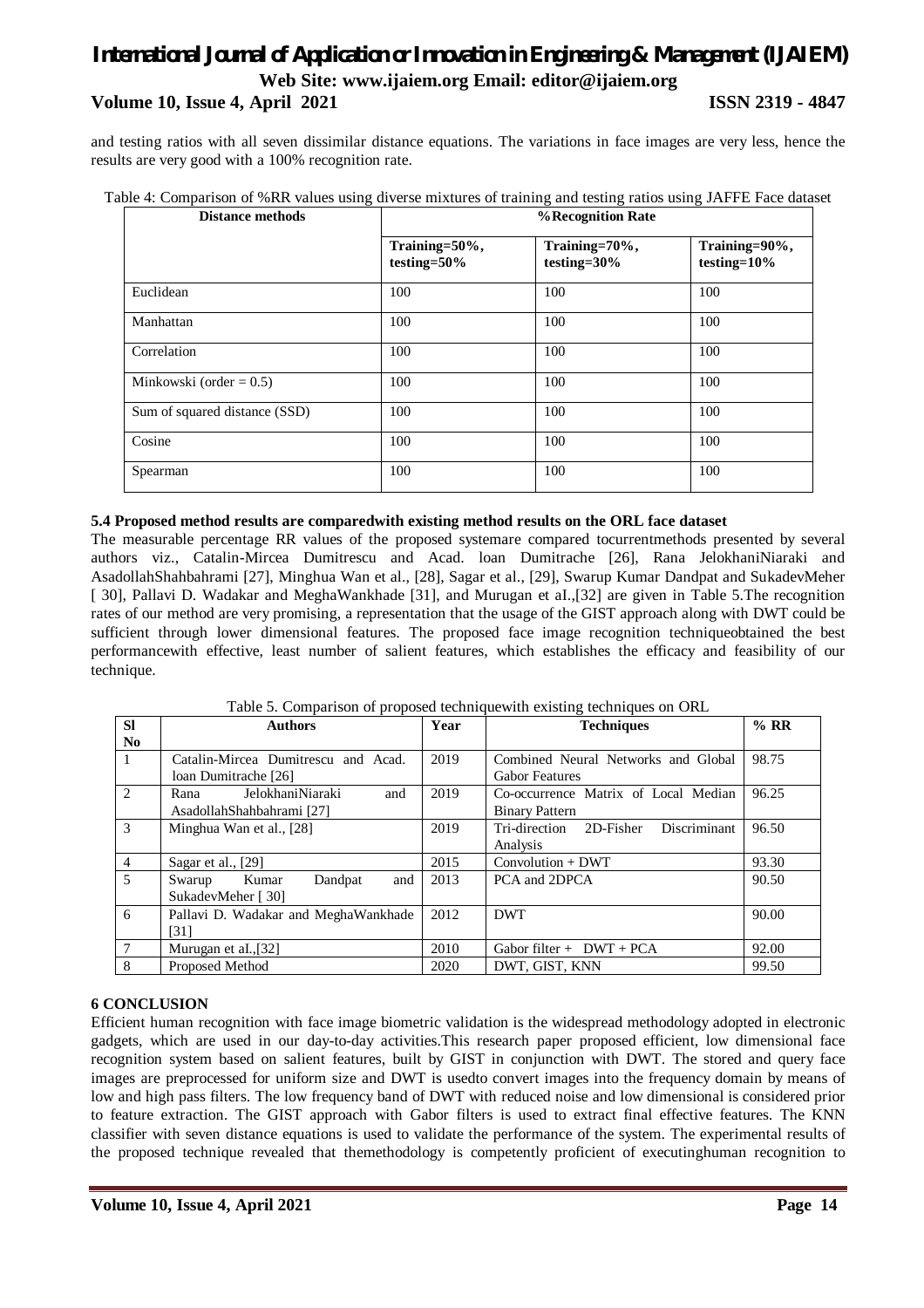#### **Volume 10, Issue 4, April 2021 ISSN 2319 - 4847**

achieve an enhanced recognition rate compared to existing methods. In future, the principal component analysis technique is combined with DWT before the GIST feature extraction approach to enhance further results. **REFERENCES**

- [1] H. T. M. Nhat and V. T. Hoang, "Feature Fusion by using LBP, HOG, GIST Descriptors and Canonical Correlation Analysis for Face Recognition," 26th IEEE International Conference on Telecommunications (ICT), pp. 371-375, 2019.
- [2] H. Nguyen-Quoc and V. T. Hoang, "Face Recognition based on Selection Approach via Canonical Correlation Analysis Feature Fusion," IEEE International Conference on Zooming Innovation in Consumer Technologies Conference (ZINC), pp. 54-57, 2020.
- [3] Siqi Yang, A. Wiliem and B. C. Lovell, "The GIST of Aligning Faces," 23rd IEEE International Conference on Pattern Recognition (ICPR), pp. 3007-3012, 2016.
- [4] S. Kumar, N. Prakash and S. Agarwal, "Analysis of Denoising Techniques Applied to Facial Images for Emotion Recognition," IEEE 7th International Conference on Signal Processing and Integrated Networks (SPIN), pp. 256- 261, 2020.
- [5] T. Alobaidi and W. B. Mikhael, "Face Recognition Technique in Transform Domains," IEEE 63rd International Midwest Symposium on Circuits and Systems (MWSCAS), pp. 848-851, 2020.
- [6] Z. B. Lahaw, D. Essaidani and H. Seddik, "Robust Face Recognition Approaches using PCA, ICA, LDA Based on DWT, and SVM Algorithms," IEEE 41st International Conference on Telecommunications and Signal Processing (TSP), pp. 1-5, 2018.
- [7] R. Saikia and A. B. Kandali, "DWT-ELBP based Model for Face Recognition," IEEE International Conference on Energy, Communication, Data Analytics and Soft Computing (ICECDS), pp. 1348-1352, 2017.
- [8] K. Kiani and S. Rezaeirad, "A New Ergodic HMM-Based Face Recognition using DWT and Half of the Face," IEEEInternational Conference on Knowledge Based Engineering and Innovation (KBEI), pp. 531-536, 2019.
- [9] F. T. Zohra and M. Gavrilova, "Adaptive Face Recognition based on Image Quality," IEEE International Conference on Cyberworlds (CW), pp. 218-221, 2017.
- [10] Fahima Tabassum, Md. Imdadul Islam, RisalaTasin Khan, and M.R. Amin, "Human Face Recognition with Combination of DWT and Machine Learning," ScienceDirect Journal of King Saud University –Computer and Information Sciences, pp 1-11, February 2020.
- [11] V. P. Vishwakarma, S. Dalal and V. Sisaudia, "Efficient Feature Extraction using DWT-DCT for Robust Face Recognition under varying Illuminations," IEEE International Conference on Power Electronics, Intelligent Control and Energy Systems (ICPEICES), pp. 982-987, 2018.
- [12] http://cvc.cs.yale.edu/cvc/projects/yalefaces/yalefaces.html. Yale University, "The Yale Face Database", 1997",
- [13] http://www.cl.cam.ac.uk/research/dtg/attractive/face database.htm. AT&T Laboratories Cambridge, "The ORL Database of Faces", 1994.
- [14] Micheal J Lyons, "The Japanese Female Face Expression (JAFFE) Database", 1998, http://www.karsl.org/jaffe.html.
- [15] M. Bitenc, D. S. Kieffer, and K. Khoshelham, "Evaluation of Wavelet Denoising Methods for Small-Scale Joint Rougness Estimation using Terrestrial Laser Scanning," in Proceedings of the ISPRS Annals of Photogrammetry, Remote Sensing and Spatial Information Sciences, vol. II-3/W5, ISPRS Geospatial Week 2015,
- [16] Rogelio Ramos, Benjamin Valdez-Salas, RoumenZlatev, Michael Schorr Wiener, and Jose María BastidasRull, "The Discrete Wavelet Transform and Its Application for Noise Removal in Localized Corrosion Measurements" Hindawi International Journal of Corrosion, pp 1-7, 2017.
- [17] Sikirić, Ivan, Karla Brkić, and SinišaŠegvić. "Classifying Traffic Scenes using the GIST Image Descriptor." Proceedings of the Croatian Computer Vision Workshop, pp 19-24, September 2013.
- [18] Douze, Matthijs, HervéJégou, HarsimratSandhawalia, Laurent Amsaleg, and CordeliaSchmid. "Evaluation of GISTDescriptors for Web-Scale Image Search." ACM International Conference on Image and Video Retrieval, pp 1-18, 2009.
- [19] Vinay A, Gagana B, Vinay S Shekhar, Anil B, K N Balasubramanya Murthy, and Natarajan S, "A Double Filtered GIST Descriptor for Face Recognition" Elsevier International Conference on Communication, Computing and Virtualization, pp 533-542, 2016.
- [20] Treisman A M, Gelade G. "A Feature-Integration Theory of Attention", Cognitive Psychology, vol. 12(1), pp 97– 136, 1980.
- [21] C. Siagian and L. Itti, "Rapid Biologically-Inspired Scene Classification using Features Shared with Visual Attention," IEEE Transactions on Pattern Analysis and Machine Intelligence, vol. 29, no. 2, pp. 300-312, February 2007.